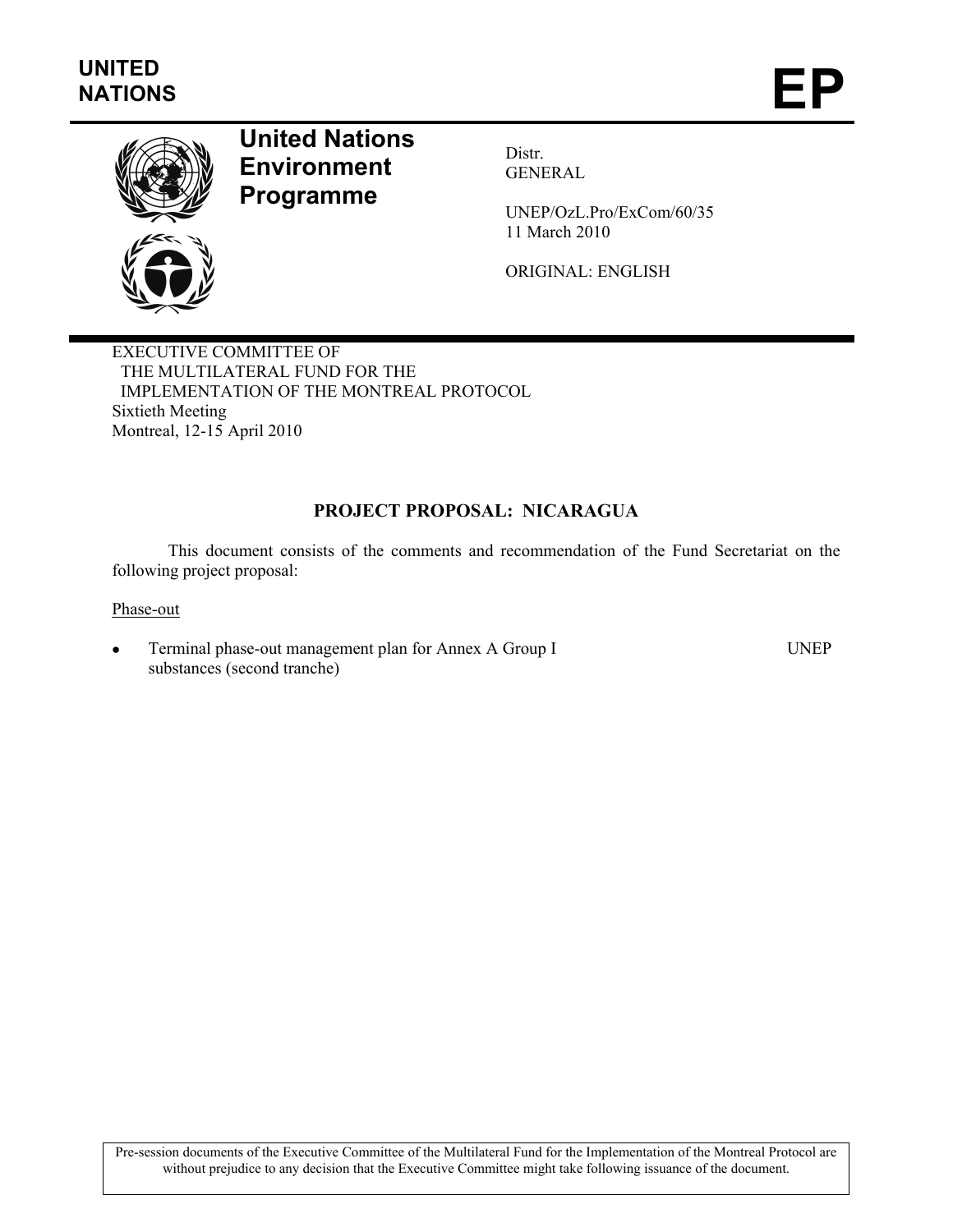#### **PROJECT EVALUATION SHEET – MULTI-YEAR PROJECTS**

#### **Nicaragua**

| (I) PROJECT TITLE  | <b>AGENCY</b> |
|--------------------|---------------|
| CFC phase out plan | UNDP, UNEP    |
|                    |               |

| $(II)$ L | <b>ARTICLE 7 DATA (ODP Tonnes)</b> | Year: 2008 |        |      |  |
|----------|------------------------------------|------------|--------|------|--|
| CFC:     |                                    | Halons:    | IMB: 0 | TCA: |  |

#### **(III) LATEST COUNTRY PROGRAMME SECTORAL DATA (ODP Tonnes) Year: 2008**

| <b>Substances</b>                                 | Aerosol | Foam | Halon | Refrigeration        |                      |                      | <b>Solvent</b> | <b>Process Agent</b> |         | <b>MDI</b> | Lab Use  |              | <b>Methyl Bromide</b> |          | <b>Total Sector</b><br>Consumption |
|---------------------------------------------------|---------|------|-------|----------------------|----------------------|----------------------|----------------|----------------------|---------|------------|----------|--------------|-----------------------|----------|------------------------------------|
|                                                   |         |      |       |                      | Manufacturing        | <b>Servicing</b>     |                |                      |         |            |          | <b>QPS</b>   | <b>Non QPS</b>        | fluffing |                                    |
| <b>CFC</b>                                        |         |      |       |                      |                      |                      |                |                      |         |            |          |              |                       |          | $\overline{0}$                     |
| <b>CTC</b>                                        |         |      |       |                      |                      |                      |                |                      |         |            |          |              |                       |          | l0                                 |
| Halons                                            |         |      |       |                      |                      |                      |                |                      |         |            |          |              |                       |          | $\overline{0}$                     |
| Methyl Bromide                                    |         |      |       |                      |                      |                      |                |                      |         |            |          | 11.3         |                       |          | 11.3                               |
| Others                                            |         |      |       |                      |                      |                      |                |                      |         |            |          |              |                       |          | 0                                  |
| <b>TCA</b>                                        |         |      |       |                      |                      |                      |                |                      |         |            |          |              |                       |          | 0                                  |
| (IV) PROJECT DATA                                 |         |      |       |                      |                      |                      |                | 2008                 | 2009    |            | 2010     | <b>Total</b> |                       |          |                                    |
| <b>Montreal Protocol Consumption Limits</b>       |         |      |       |                      |                      | CFC                  |                | 12.4                 |         | 12.4       | 0.       |              |                       |          |                                    |
| <b>Maximum Allowable Consumption (ODP Tonnes)</b> |         |      |       |                      | CFC                  |                      | 3.7            |                      | 2.      | 0.         |          |              |                       |          |                                    |
| <b>Project Costs (US\$)</b>                       |         |      |       |                      |                      | Project Costs        |                |                      |         | 320,000.   |          |              |                       |          |                                    |
|                                                   |         |      |       | <b>UNDP</b>          | <b>Support Costs</b> |                      | 24,000.        |                      |         |            | 24,000.  |              |                       |          |                                    |
|                                                   |         |      |       |                      |                      | <b>Project Costs</b> |                |                      | 70,000. |            | 200,000. |              |                       |          |                                    |
|                                                   |         |      |       | UNEP                 |                      | <b>Support Costs</b> |                |                      | 9,100.  |            | 26,000.  |              |                       |          |                                    |
|                                                   |         |      |       |                      | Project Costs        |                      | 450,000.       |                      | 70,000. |            | 520,000. |              |                       |          |                                    |
| Total Funds Approved in Principle (US\$)          |         |      |       |                      |                      | <b>Support Costs</b> |                | 40,900.              | 9,100.  |            |          | 50,000.      |                       |          |                                    |
| Total Funds Released by the ExCom (US\$)          |         |      |       |                      | Project Costs        |                      | 450,000.       |                      | 0.      |            | 450,000. |              |                       |          |                                    |
|                                                   |         |      |       | Support Costs        |                      | 40,900.              |                | 0.                   |         | 40,900.    |          |              |                       |          |                                    |
| Total Funds Requested for Current Year (US\$)     |         |      |       | Project Costs        |                      |                      |                |                      | 70,000. | 70,000.    |          |              |                       |          |                                    |
|                                                   |         |      |       | <b>Support Costs</b> |                      |                      |                |                      | 9,100.  | 9,100.     |          |              |                       |          |                                    |

**(V) SECRETARIAT'S RECOMMENDATION: Blanket Approval**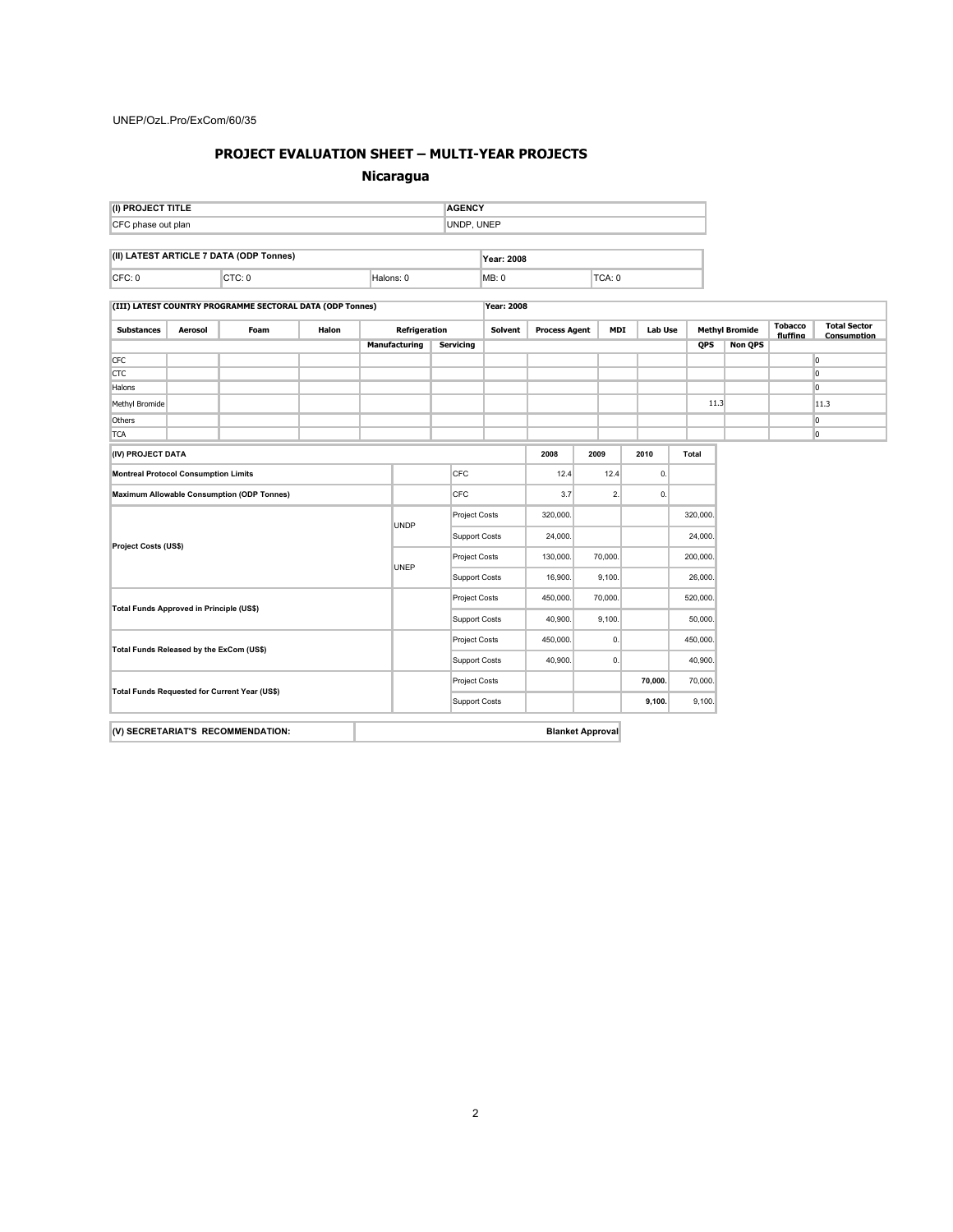# **PROJECT DESCRIPTION**

1. On behalf of the Government of Nicaragua, UNEP, as the lead implementing agency, has submitted to the 60<sup>th</sup> Meeting of the Executive Committee a request for funding for the second and final tranche of the terminal phase-out management plan (TPMP) for Annex A Group I substances (TPMP) at a cost of US \$70,000 plus agency support costs of US \$9,100. The submission also includes a progress report on the implementation of the TPMP during 2008 and 2009 and the implementation programme for 2010.

# **Background**

2. The TPMP for Nicaragua was approved by the Executive Committee at its  $56<sup>th</sup>$  Meeting, to completely phase out CFC consumption in the country by 2009. Total funding of US \$520,000 plus agency support costs of US \$50,000 was approved in principle by the Executive Committee. At the same meeting, the Executive Committee approved US \$130,000 plus agency support costs of US \$16,900 for UNEP, and US \$320,000 plus agency support costs of US \$24,000 for UNDP, for the implementation of the first tranche of the TPMP.

## Progress report on the implementation of the first tranche of the TPMP

3. Following the approval of the TPMP by the Executive Committee, modifications were introduced into the import quota system to include HCFCs, import permits for HFCs, and export permits for ODS; cooperation between the Customs department and Ozone Units of neighbouring countries was enhanced; and participation began in the previous informed consent mechanism established by UNEP CAP. In total, 156 officers from 12 border posts were trained in ODS import/export controls, identification of refrigerants, and addressing illegal trade in CFCs. An agreement between the Ministry of Environment and the Nicaraguan refrigeration association was signed, aimed at providing technical support for the development of regulations for the operation of the refrigeration servicing sector. Alternative refrigerants and good practices have been included in the refrigeration module for training service technicians, and a mobile training module has been provided (through the Nicaraguan-German Training Centre and the Government of Spain). Training in retrofitting CFC-based equipment was provided to 140 technicians, and tool kits were supplied to technicians and training centres. A survey of refrigeration equipment in operation in 33 hospitals was carried out and a study of the feasibility of their conversion or replacement is underway. Monitoring and reporting activities were also implemented.

4. As of December 2009, of the US \$450,000 approved for the first tranche, US \$102,300 had been disbursed. The balance of US \$347,700 will be disbursed in 2010. Of this amount, US \$246,000 has already been committed by the Government.

## Plan of action for the second tranche of the TPMP

5. The Government of Nicaragua commits to implementing the following activities under the second work programme of the TPMP: additional training for 500 refrigeration servicing technicians who have not previously received training; certification of 200 technicians and 100 workshops; and distribution of 200 copies of the code of good refrigeration servicing practices. National regulations on safe use of alternatives, particularly hydrocarbon-based refrigerants are also to be prepared as well audits on CFC consumption for each refrigerant distributor, and monitoring and verification activities.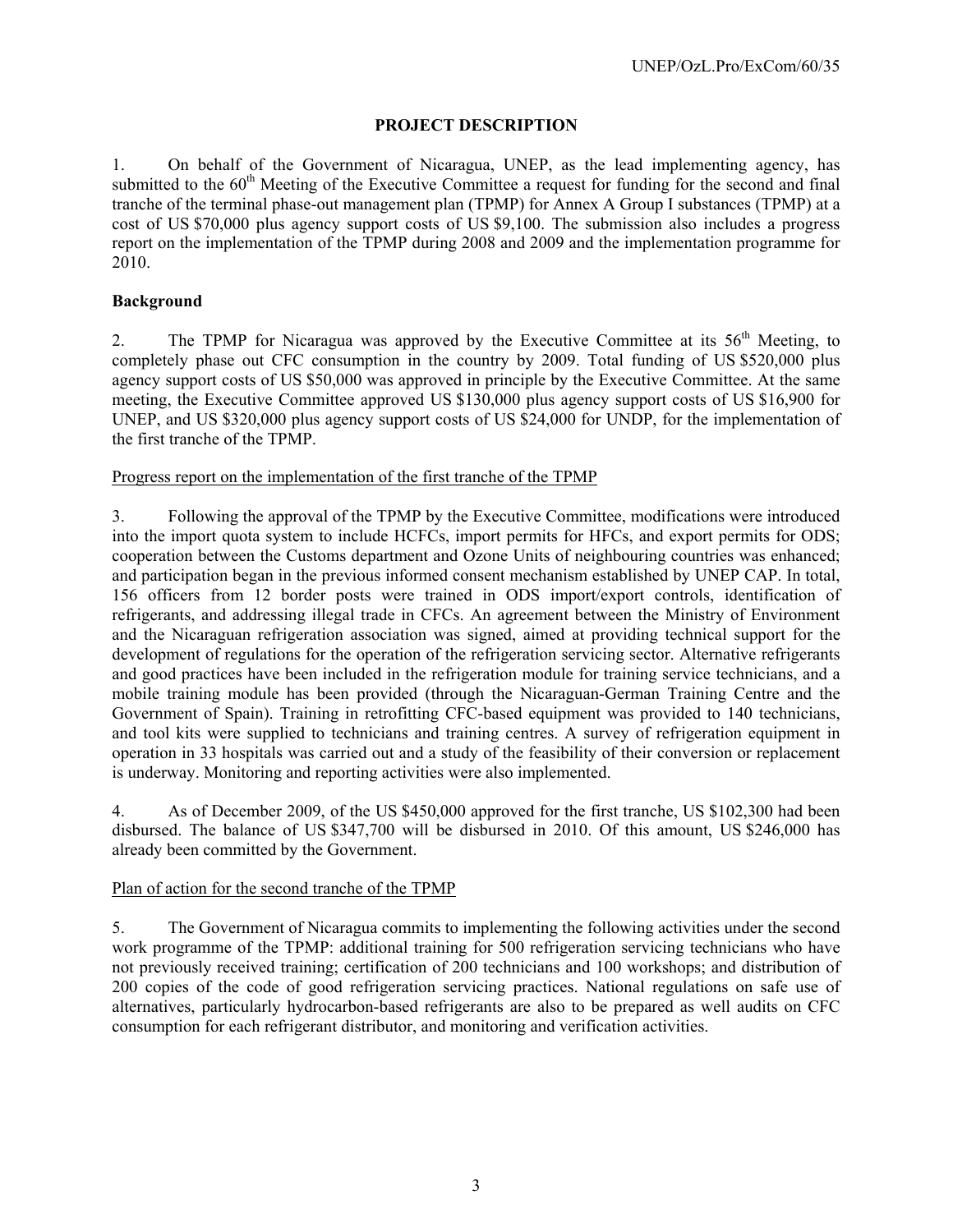# **SECRETARIAT'S COMMENTS AND RECOMMENDATION**

## **COMMENTS**

6. The Government of Nicaragua has reported zero consumption of CFCs for 2008 under Article 7 of the Montreal Protocol. Preliminary data indicates that about 2.0 ODP tonnes of CFCs were imported in late 2009. Responding to a question on the amounts of CFCs stockpiled by major refrigerant distributors, UNEP indicated that the 3.7 ODP tonnes of CFC-12 that were imported in 2007 were used to satisfy the demand from 2007 to 2009. The last import of 2.0 ODP tonnes in late 2009 will be used to avoid a shortage of CFC-12 during the final phase of equipment conversions or retrofitting.

7. Responding to a question on when the revised ODS legislation and recently drafted licensing system will enter into force, UNEP indicated that the Ministry of the Environment had forwarded these to the President for approval through an Executive Decree. It is expected that the revised instrument and permits system will be in place during the first half of 2010. The new special regulation for ODS control that includes Annex C, Group I substances (40 HCFCs) has been completed and consultation with all involved parties had taken place. UNEP also confirmed the Government of Nicaragua's commitment to sustain zero CFC consumption beyond 2009 by completing all activities in the TPMP.

8. With regard to the requirements for the distribution of servicing tools among the technicians, UNEP responded that technicians must have passed the training course on good practices, must be rendering services to the refrigeration and air conditioning sector, and must sign a letter of commitment regarding the use of the tool kits provided. Tools are given to service workshops that are legally established and operating in accordance with municipal requirements. With regard to the recovery and recycling network, UNEP indicated that the equipment that was given to teaching schools is also used by technicians working in private workshops to recover CFCs and for later reuse. Fifteen small recovery units will be delivered to workshops that will be selected to retrofit CFC-based equipment in hospitals and other priority areas.

9. Considering the low levels of CFC consumption reported over the last several years, the refrigeration servicing technicians and customs officers trained so far, the relatively small number of CFC-based equipment than can be feasibly retrofitted, and the fact that funding for the preparation of the HPMP for Nicaragua has already been approved, the Secretariat suggested that UNEP examines the merits of focusing the final tranche of the TPMP on activities that will sustain zero consumption of CFCs and facilitate the phase-out of HCFCs in the country. UNEP reported that the final tranche of the TPMP will focus on retrofitting refrigeration systems with low global warming potential (GWP) alternatives; completing the certification programme for technicians; monitoring the activities under implementation and activities to control the use of CFC stocks to sustain zero CFC consumption in the country; and establishing guidelines for monitoring HCFC uses. The national HCFC strategy is in a preliminary stage of development. Although the Ozone Unit is planning to submit the HPMP during 2010, it will depend on consultations with major stakeholders in the country.

## **RECOMMENDATION**

- 10. The Fund Secretariat recommends that the Executive Committee:
	- (a) Takes note of the progress report on the implementation of the first tranche of the terminal phase-out management plan (TPMP) in Nicaragua;
	- (b) Approves the 2010 annual implementation programme associated with the second tranche; and